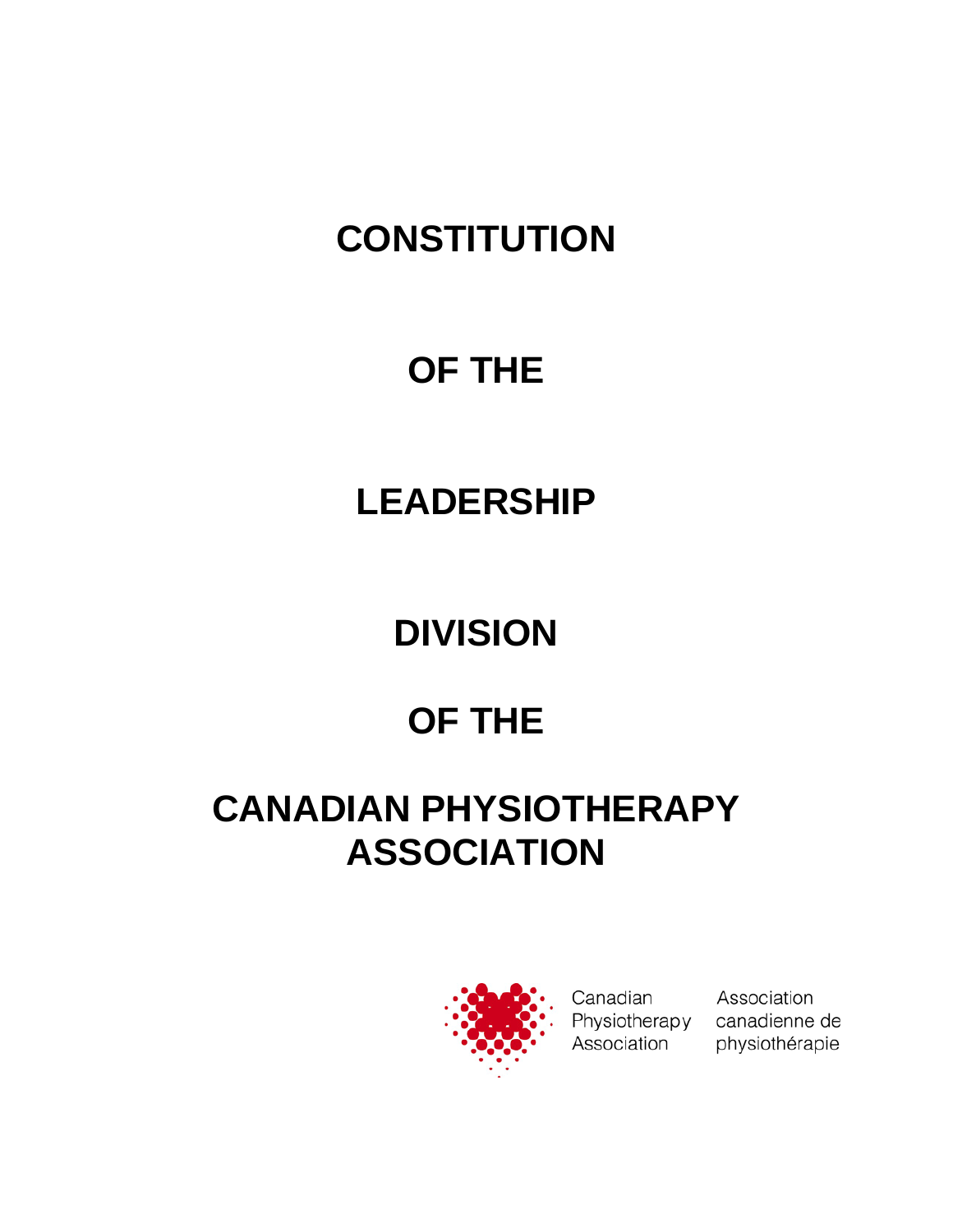#### **INTERPRETATION**

The Constitutions shall be read with all grammatical changes as are necessary to apply to all members.

#### RELATIONSHIPS OF CPA COMPONENTS



Any part of this document may be reproduced without prior permission provided credit is given to the Canadian Physiotherapy Association.

CPA 1985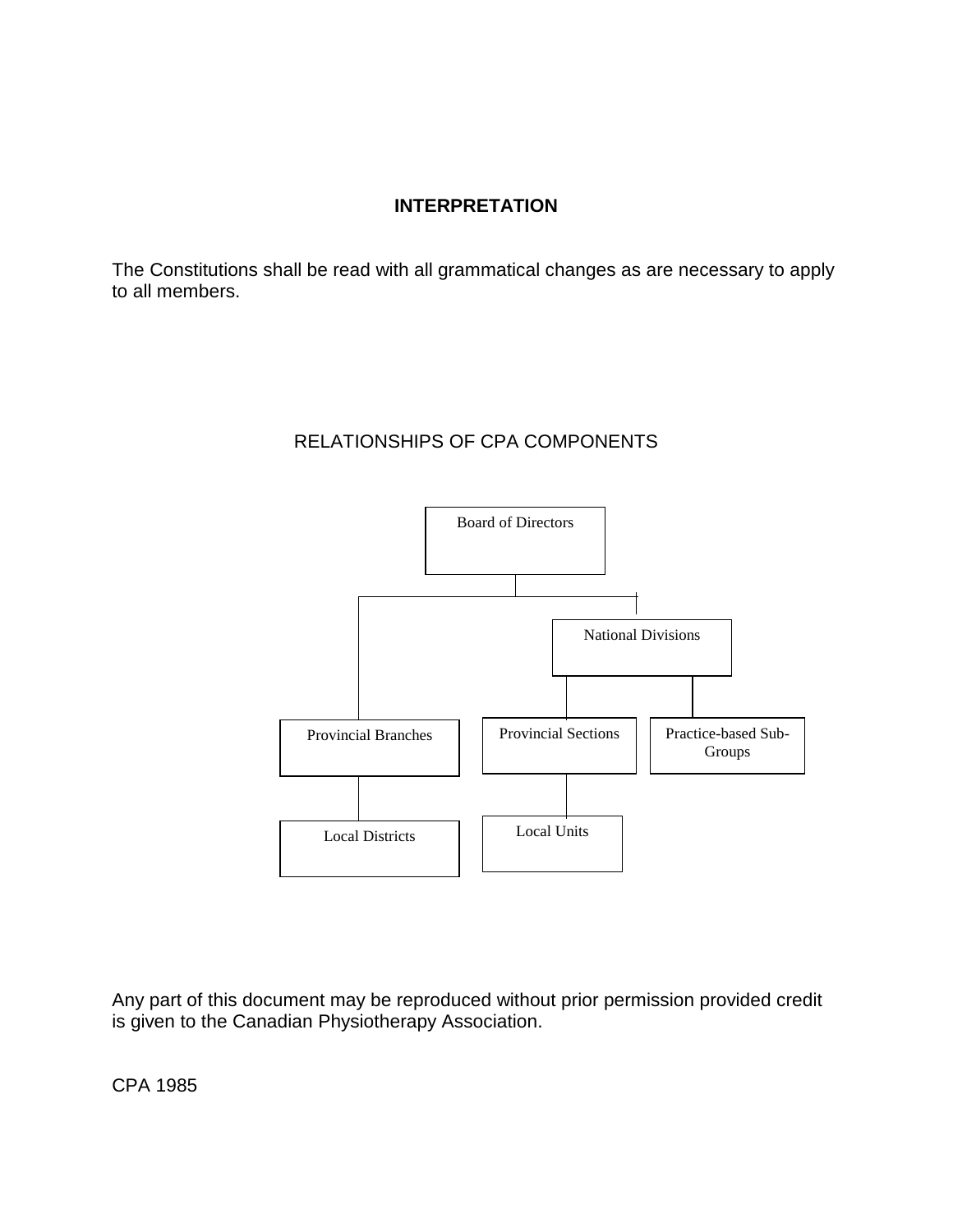## **LEADERSHIP DIVISION**

### CANADIAN PHYSIOTHERAPY ASSOCIATION

## **CONSTITUTION**

## ARTICLE I NAME

The name of this Division shall be the Leadership Division of the Canadian Physiotherapy Association", (CPA), a special interest group of the CPA, hereinafter referred to as the "Division".

## ARTICLE II OBJECT

The object of this Division shall be:

-

- 1. To unite the members of CPA who are interested in all aspects of leadership in physiotherapy
- 2. To acquire and make available information and educational materials as related to leadership in physiotherapy
- 3. To encourage the development and publication of research<sup>[1](#page-2-0)</sup> in leadership in physiotherapy in Canada and elsewhere

#### ARTICLE III MEMBERSHIP

- 1. The membership shall consist of CPA members who have paid the annual membership fee of the Division.
- 2. Maintain a membership of not less than 1% of total CPA physiotherapist members. Divisions falling below this threshold following two consecutive membership renewals may be dissolved.
- 3. Voting privileges of all members shall comply with CPA By-laws.

## ARTICLE IV FEES

1. In consultation with the membership, the Division's Executive Committee (hereinafter referred to as the "Executive Committee") may apply to the Board of Directors of CPA to establish the Division membership fee.

<span id="page-2-0"></span>*<sup>1</sup> In this document, research includes three distinct areas or dimensions: basic research, clinical research, and targeted/directed research.*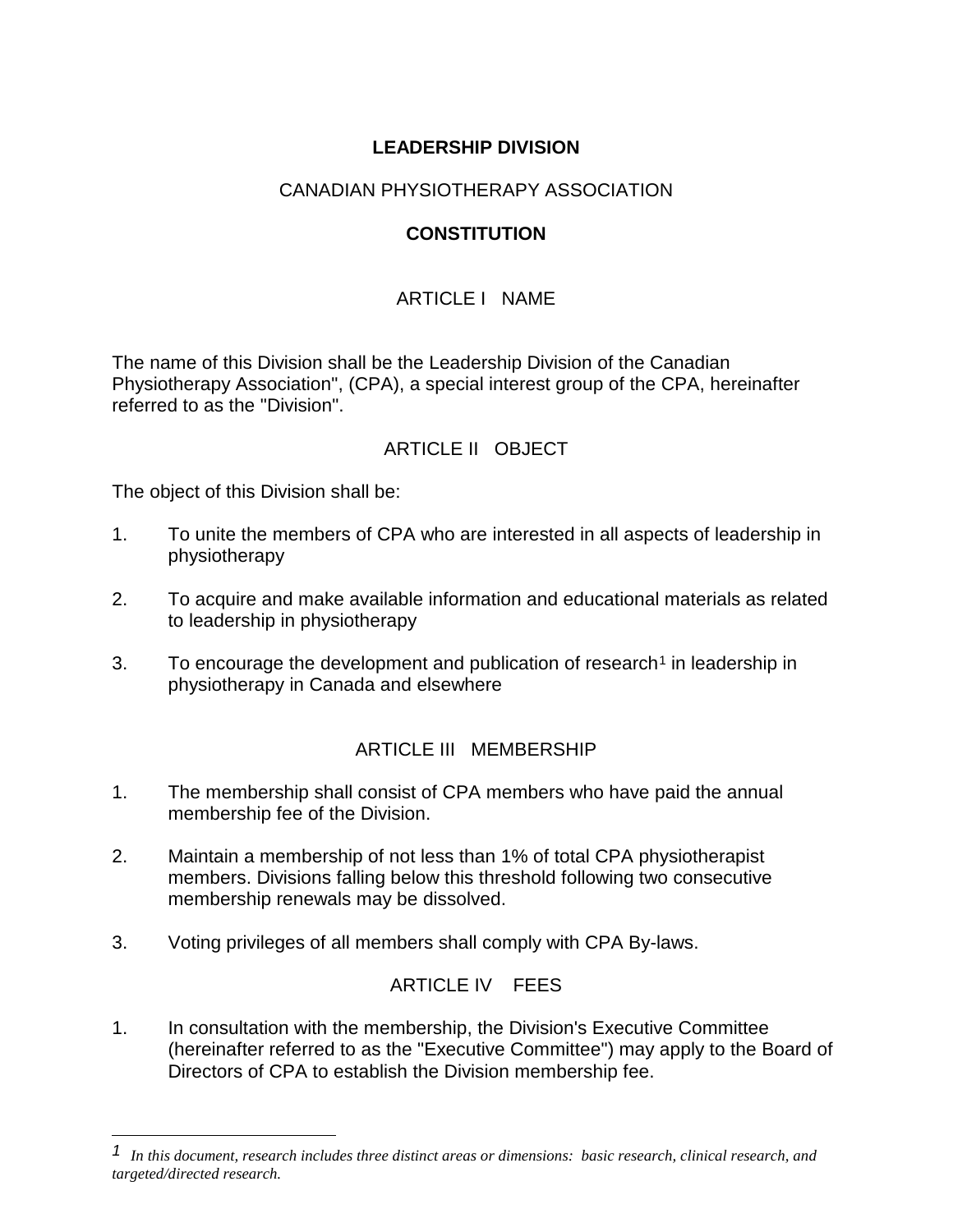2. This fee, which is due at the same time as the CPA fee, is collected by CPA.

## ARTICLE V CHAIR-ELECT

#### 1. **CHAIR-ELECT**

The Chair-elect is not an officer of the Division[2.](#page-3-0)

- (1) The Chair-elect must have experience or an interest in leadership in physiotherapy
- (2) The Chair-elect shall hold office for one year prior to the end of the Chair's term of office and shall automatically become Chair at the end of that officer's term.
- (3) The Chair-elect may attend all meetings of the Executive Committee and shall receive copies of minutes, reports, and other relevant communications.
- (4) Four months prior to the Annual General Meeting (AGM), at which the Chair will complete his term of office, the Chair-elect shall affirm in writing to the Chair his intent to assume the office of Chair of the Division.

#### 2. **NOMINATION AND ELECTION**

#### (1) **Nominating Committee**

- (a) The Nominating Committee Chair shall be appointed by the Executive Committee at least six months prior to the election.
- (b) The Nominating Committee shall have at least two other members who shall be appointed by the Executive Committee in consultation with the Chairman.

## (2) **Nominations**

j

(a) The Nominating Committee shall submit a list of nominees and their biographies to all members no less than 30 days prior to the AGM.

<span id="page-3-0"></span><sup>&</sup>lt;sup>2</sup> The Division officers form the Executive Committee and are expected to attend all its meetings. It is not usually feasible (in terms of time and money) to have the Chair-elect (who is usually in another part of the country) present at all Executive Committee meetings. This is the reason the Chair-elect is not an officer of the Division.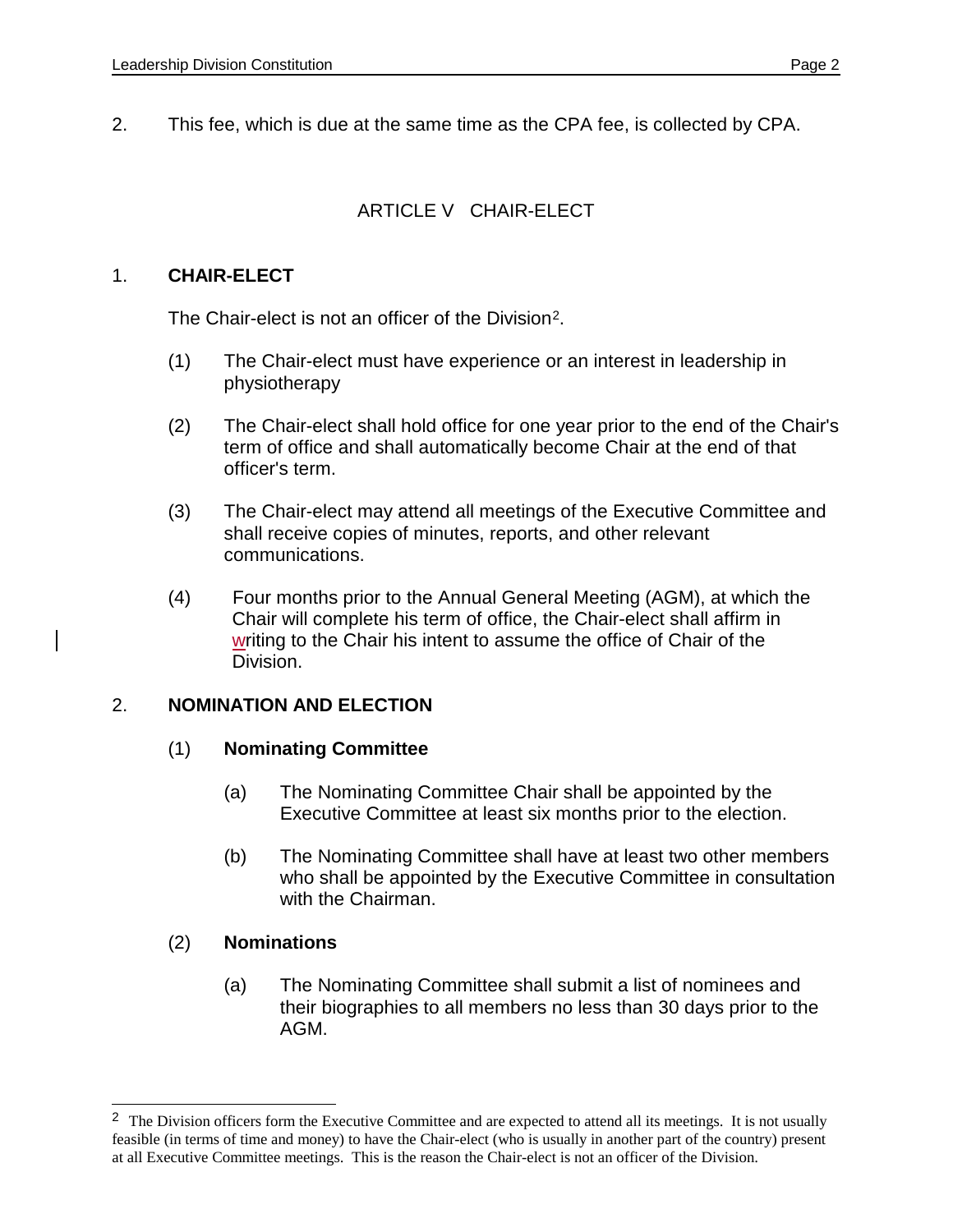(b) Further nominations may be made at the AGM provided that any such nominee who is not present has given written acceptance of the nomination.

#### (3) **Election**

- (a) Election of the Chair-elect shall take place at the AGM one year prior to the commencement of his term of office as Chair.
- (b) Voting shall be by ballot except when there is only one nominee for an office, in which case voting may be by a show of hands.
	- (c) (i) If the Chair-elect is unable to assume the office of Chair, the retiring Chair shall appoint a nominating committee for the office of Chair.
	- (ii) In this case, nominations and election shall be as for the position of Chair-elect, within the time available.

#### (4) **Duties**

The Chair-elect shall be responsible for:

- (1) Preparing to assume the office of Chair by
	- (a) becoming familiar with the structure and functioning of the Division
	- (b) participating in the decision making of the Division
	- (c) attending, when possible, all Division meetings;
- (2) Appointing the Nominating Committee if officers are to be elected rather than appointed.

#### ARTICLE VI OFFICERS AND RESOURCE PERSONS

#### 1. **OFFICERS**

- (1) The officers of the Division shall be Chair, Vice Chair, Past Chair Secretary, Treasurer, and Newsletter Editor and Division Research Representative.
- (2) The term of office for each officer shall be two years, excluding Chair-Elect and Past Chair and shall commence at the close of the AGM.
- (3) When the Chair's term of office is completed, that individual will assume the position of Past-Chair. The Past-Chair position shall be occupied every second year, corresponding to years that there is no Chair-Elect.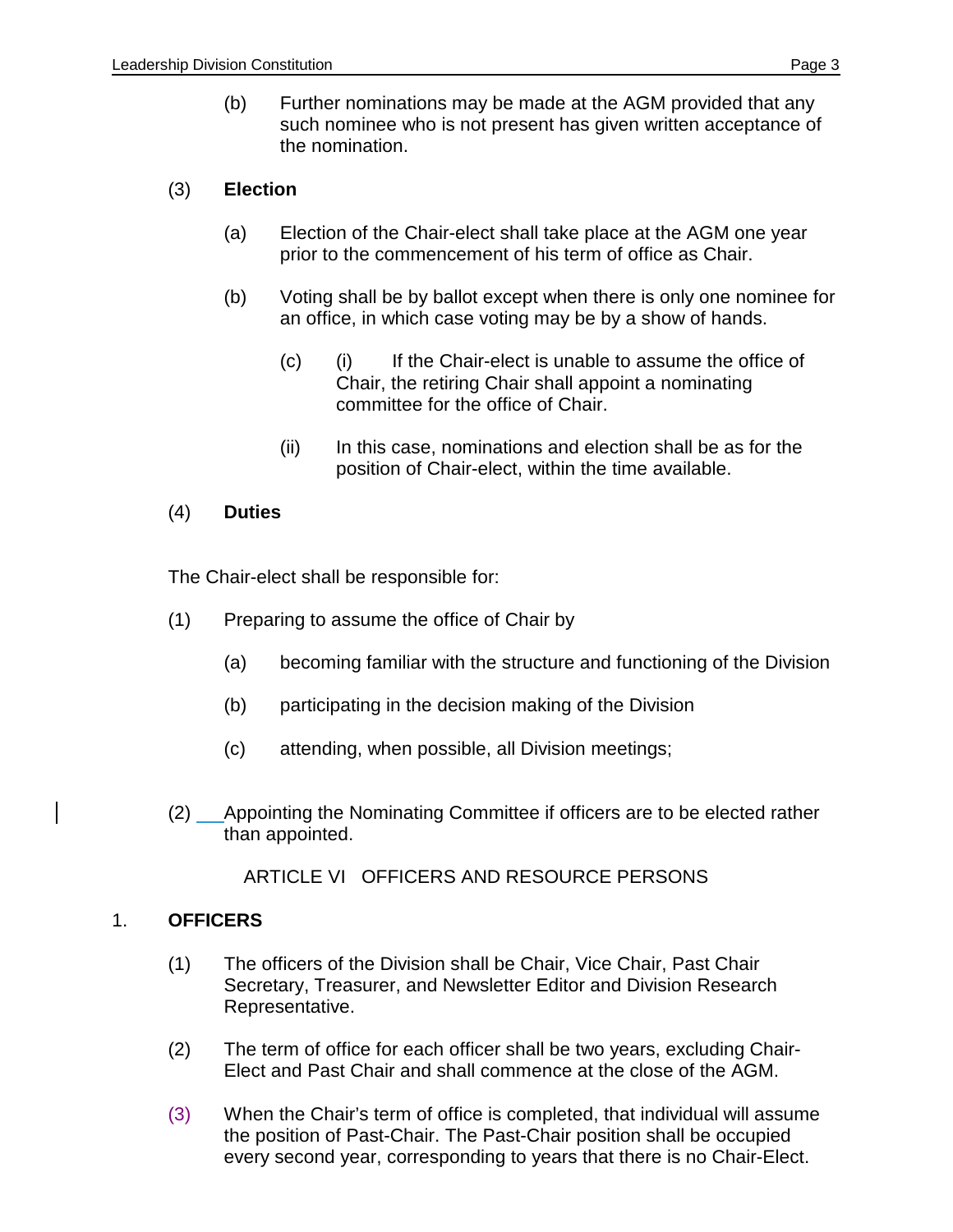- ii) The Past-Chair shall serve a one year term of office.
- (4) No officer shall hold the same office for more than two consecutive terms.
- (5) To comply with CPA By-laws, Student Members, Support Workers and Affiliates are not eligible to be officers.

#### 2. **RESOURCE PERSONS**

Resource persons may be appointed to the Executive Committee and to other committees of the Division.

- (a) Resource persons<sup>[3](#page-5-0)</sup> shall be appointed by the Executive Committee.
- (b) If the appointment is to other than the Executive Committee, the appointment is made in consultation with the committee chair.
- (2) Resource persons, if they are physiotherapists, shall be members of CPA.
- (3) Resource persons are not members of the committee to which they have been appointed, therefore they are not counted in determining a quorum and have no vote.)

#### 3. **ELECTION OR APPOINTMENT**

(1) No less than two months prior to taking office, the Chair-elect, in consultation with current executive and the members of the Division shall decide whether the officers shall be elected by those members or appointed by the incoming Chair.

#### 4. **NOMINATIONS AND ELECTIONS**

If officers are to be elected, rather than appointed by the Chair, the procedure is as follows:

#### (1) **Nominating Committee**

j

- (a) The Nominating Committee Chair shall be appointed by the Division Chair.
- (b) The Committee shall have at least two other members who shall be appointed by the Division Chair in consultation with the Chair.

<span id="page-5-0"></span><sup>3</sup> Resource persons may be other than physiotherapists e.g. public relations experts, course organizers, etc.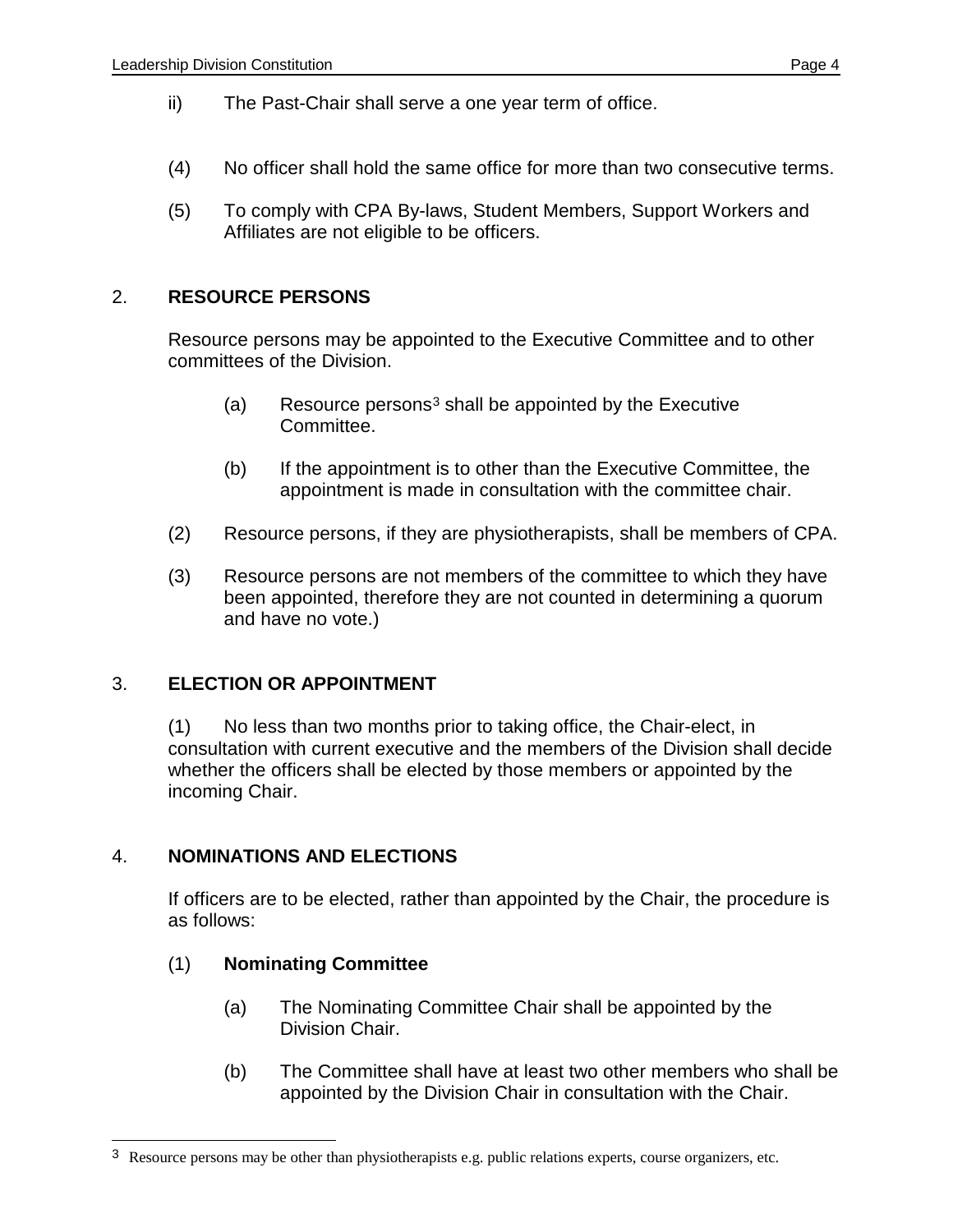### (2) **Nominations**

- (a) The Nominating Committee shall submit a list of nominees and their biographies to all Division members at least 30 days prior to the meeting at which the elections will be held.
- (b) Further nominations may be made at that meeting provided that any such nominee who is not present has given written acceptance of the nomination.

## (3) **Election**

- (a) Election of officers shall take place at the meeting scheduled for that purpose and they shall take office immediately following that meeting.
- (b) Voting shall be by ballot except when there is only one nominee for an office, in which case voting may be by a show of hands.

## 5. **VACANCIES**

- (1) An officer should remain in office until his successor is appointed/elected.
- (2) If an office becomes vacant, the Executive Committee may fill the vacancy by appointing a member of the Division to complete the term of office.
- (3) If the position of Past Chair becomes vacant, it will remain vacant until the next election cycle is complete.

#### 6. **REMOVAL**

Any officer, resource person, or member of a committee may be removed in the same manner as is provided herein for his election/appointment.

## 7. **DUTIES**

(1) **Chair**

The Chair shall be responsible for:

- (a) supervising the affairs of the Division and ensuring that they are carried out in accordance with CPA policies;
- (b) calling at least six Executive Committee Meetings per year;
- (c) ensuring that a member of the Division shall represent the Division at all relevant Association meetings and/or functions as deemed necessary by the Executive Committee;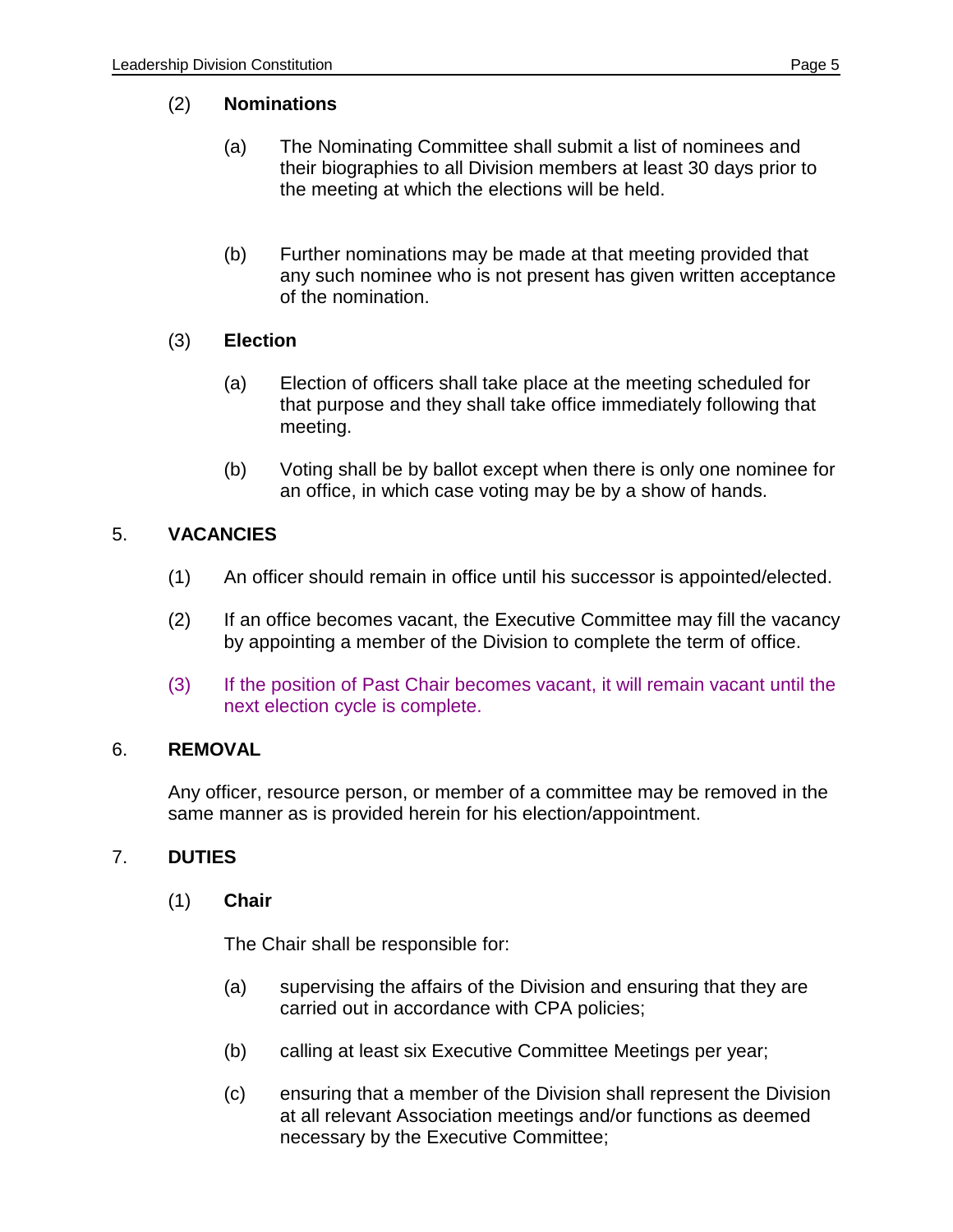- (d) appointing, at all Annual General Meetings (AGM), a Minutes Approving Committee[4](#page-7-0) of three members, which shall approve the minutes of the Meeting, with any necessary corrections, and return them to the Secretary within one month of receipt of same;
- (e) reporting to the Annual General Meeting of the Division;
- (f) consulting with the Division members in his District (or Branch if no District exists) regarding their preference to elect the officers of the Division or to give the Chair the authority to appoint the officers;
- (g) appointing the Nominating Committee Chair if officers are to be elected;
- (h) reporting, as required to the meetings of the Board of Directors of the Association;
- (i) planning the Congress program for the Division and, when possible, chairing the Annual General Meeting;
- (j) performing such other duties as usually pertain to the office of Chair.

#### (2) **Vice-chair**

The Vice Chair shall:

- (a) assist the Chair in carrying out his responsibilities;
- (b) serve in the absence of the Chair;
- (c) be the resource person regarding rules of order for meetings;
- (d) be responsible for reviewing annually the policies and procedures of the Division;
- (e) perform such other duties as may be assigned by the Executive Committee.
- (3) **Past-Chair** The Past- Chair shall:

<span id="page-7-0"></span>-

(a) assist the Chair in carrying out his responsibilities;

<sup>4</sup> Usually members attending a meeting approve the minutes of the previous meeting. It follows, then, that one would expect members at an Annual General Meeting (AGM) to approve the minutes of the previous AGM. However, how can members remember what took place the year before? Is there assurance that the members at the second AGM will have been at the previous AGM? To offset these circumstances and to simplify the process, it is customary to appoint, at an AGM, a Minutes Approving Committee. This is the Committee that reviews, corrects, and approves the minutes. To facilitate their task, a time limit is set so their memories are not taxed too greatly! At the next AGM, the Chair of the Meeting simply reports that the minutes have been approved.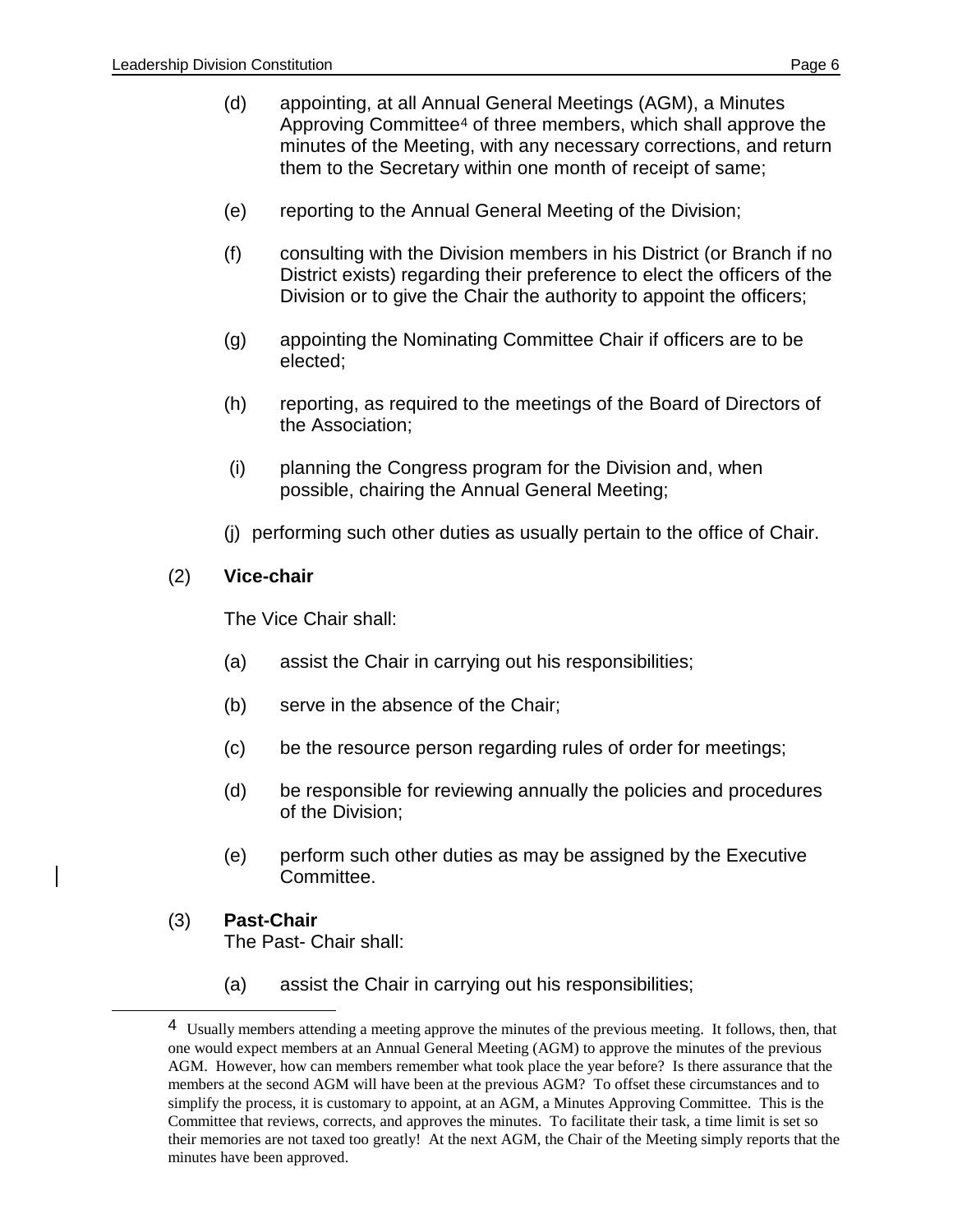- (b) serve in the absence of the Chair or Vice-Chair;
- (c) be responsible for assisting in annually reviewing the policies and procedures of the Division;
- (d) assist in being an advisor regarding rules of order for meetings;
- (e) perform such other duties as may be assigned by the Executive Committee.

#### (4) **Secretary**

The Secretary shall be responsible for:

- (a) recording the minutes of all Executive Committee and General Meetings of the Division;
- (b) sending copies of all Executive Committee meeting minutes, at least ten days prior to the next meeting, to
	- (i) all members of the Division Executive Committee
	- (ii) the Chair-elect
		- (iii) the Chair of all Sections (or Units if no Section exists)
	- (iv) the President and Executive Director of the CPA
	- (v) the Board of Directors liaison;
- (c) the General Meeting minutes to members of the Minutes Approving Committee no later than two weeks after the Meeting concerned;
- (d) sending copies of the approved minutes of General Meetings to
	- (i) all members of the Division Executive Committee
	- (ii) the Chair-elect
	- (iii) the Chair of all Sections (or Units in a province where no Section exists)
	- (iv) the Board of Directors liaison;
	- (v) the President and Executive Director of CPA;
- (e) sending copies of all Division briefs, submissions, and reports to CPA;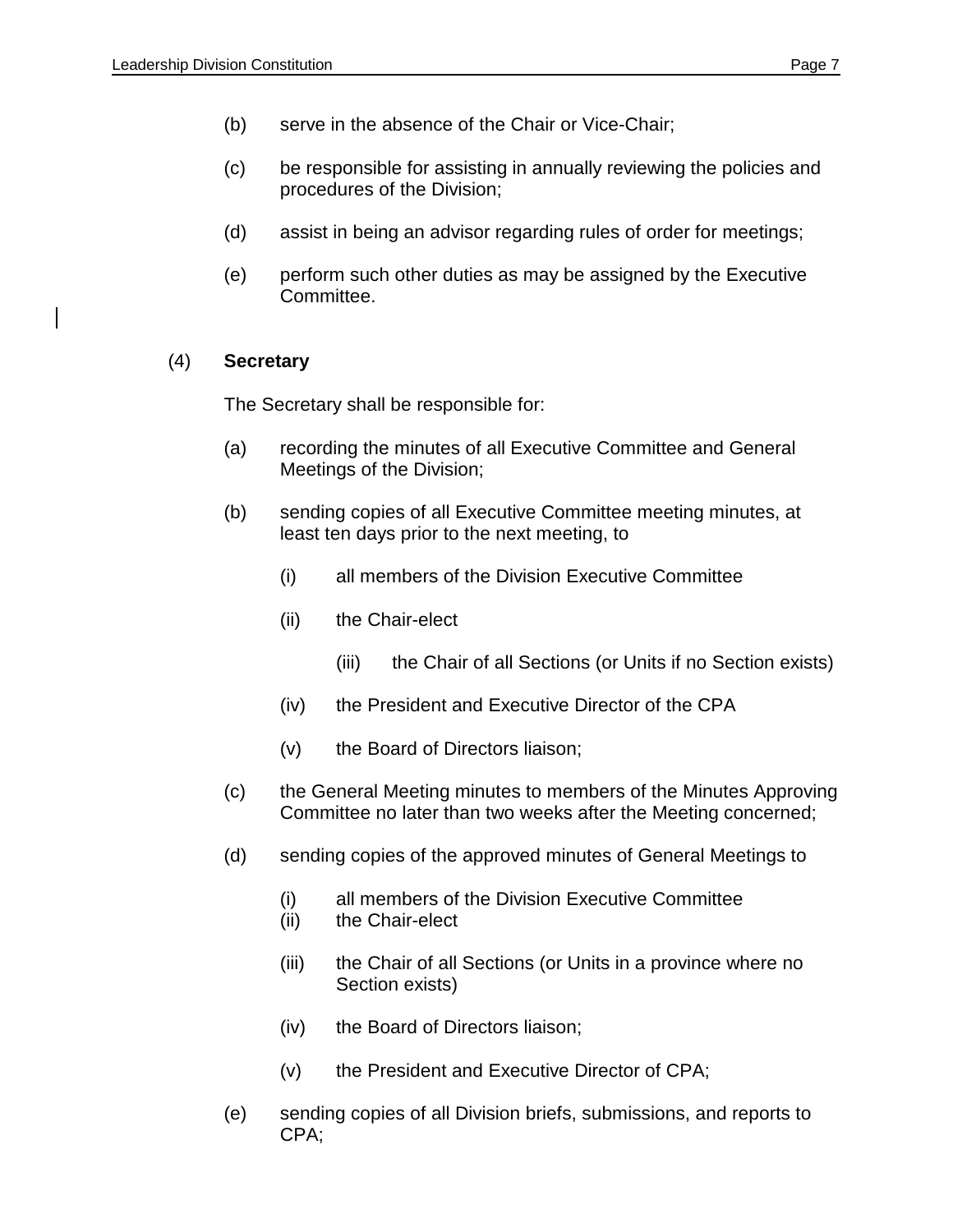- (f) correspondence as deemed necessary by the Chair;
- (g) maintaining the files of the Division;
- (h) sending a copy of the Constitution to any member who may request it;
- (i) performing such other duties as may be assigned by the Executive **Committee**

#### (5) **Treasurer**

The Treasurer shall be responsible for:

- (a) banking all monies received by the Division;
- (b) serving as one of the signing officers of the Division;
- (c) examining all accounts and bills;
- (d) submitting all accounts and bills to the Executive Committee for approval of payment;
- (e) keeping accurate records of all financial transactions of the Division;
- (f) providing the Executive Committee with a bank reconciliation and financial statement at monthly intervals;
- (g) preparing the annual budget in consultation with the Executive Committee;
- (h) having the books audited at the end of the fiscal year, and at the end of the Treasurer's term of office<sup>[5](#page-9-0)</sup>;

The audit must contain the following:

j

(1) A balance sheet of all funds held in the name of, or under the responsibility of the component;

(2) A related statement of receipts and disbursements for each fund or asset.

<span id="page-9-0"></span><sup>5</sup> For the purposes of this constitution, "Audit" is defined as a review of financial transactions and records. While it is preferable, it is not necessary to have a chartered accountant complete the audit for Association components. However, so that an objective review of the financial transactions is undertaken, the audit should be completed by someone other than a member of the Canadian Physiotherapy Association who is cognizant in the area of finance (hereinafter referred to as the "auditor".

The fiscal year for the CPA is January 1 - December 31, and this is the same for Association components. Branches and Division must submit an audited statement for their fiscal year. It is essential to have the books audited, as well, when the Treasurer changes, if this occurs at some time other than at the end of the component's fiscal year.

The auditor must ensure that there is adequate documentation for each financial transaction. For example, for each disbursement there must be an accompanying invoice, and for all income a counter receipt. There should be evidence of a monthly bank reconciliation and financial statement.

The auditor must verify the accuracy and completeness of the financial transactions and may offer comments regarding the method of keeping books, handling funds, and banking procedures.

The auditor's report and all financial records must, by law, be retained for a period of seven years.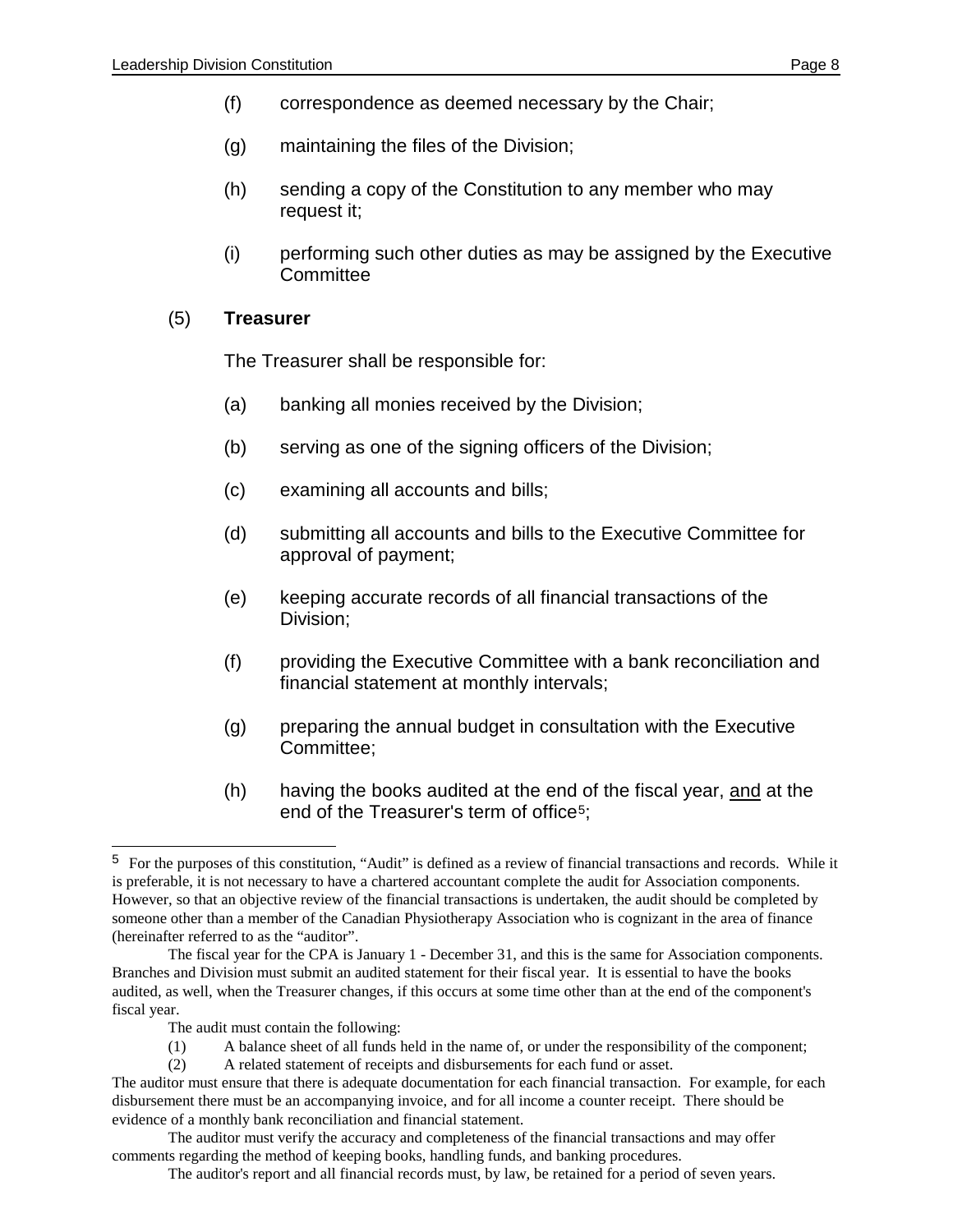(j) performing such other duties as may be assigned by the Executive Committee.

## (6) **Newsletter Editor**

The Newsletter Editor shall be responsible for:

- (a) keeping an up to date list of the members of the Division;
- (b) notifying the members of all General Meetings of the Division;
- (c) publication of a minimum of three newsletters in each fiscal year;
- (d) including the minutes of Annual General Meeting in a newsletter prior to the next Annual General Meeting;
- (e) sending copies of the newsletter to
	- (i) all members of the Division
	- (ii) The President and Executive Director of CPA
	- (iii) the Editor of the CPA journal;
- (f) maintaining a complete set of newsletters;
- (g) responding to inquiries related to privacy of member information, and ensuring that member information provided to the Division in any format is managed in accordance with legislated privacy requirements.
- (h) performing such other duties as may be assigned by the Executive Committee.

#### (7) **Division Research Representative**

l

The Division Research Representative shall be responsible for:

- (a) Facilitating the development of research priorities for Division area of practice.
- (b) Promoting knowledge translation initiatives through membership to clinicians, researchers and client/public.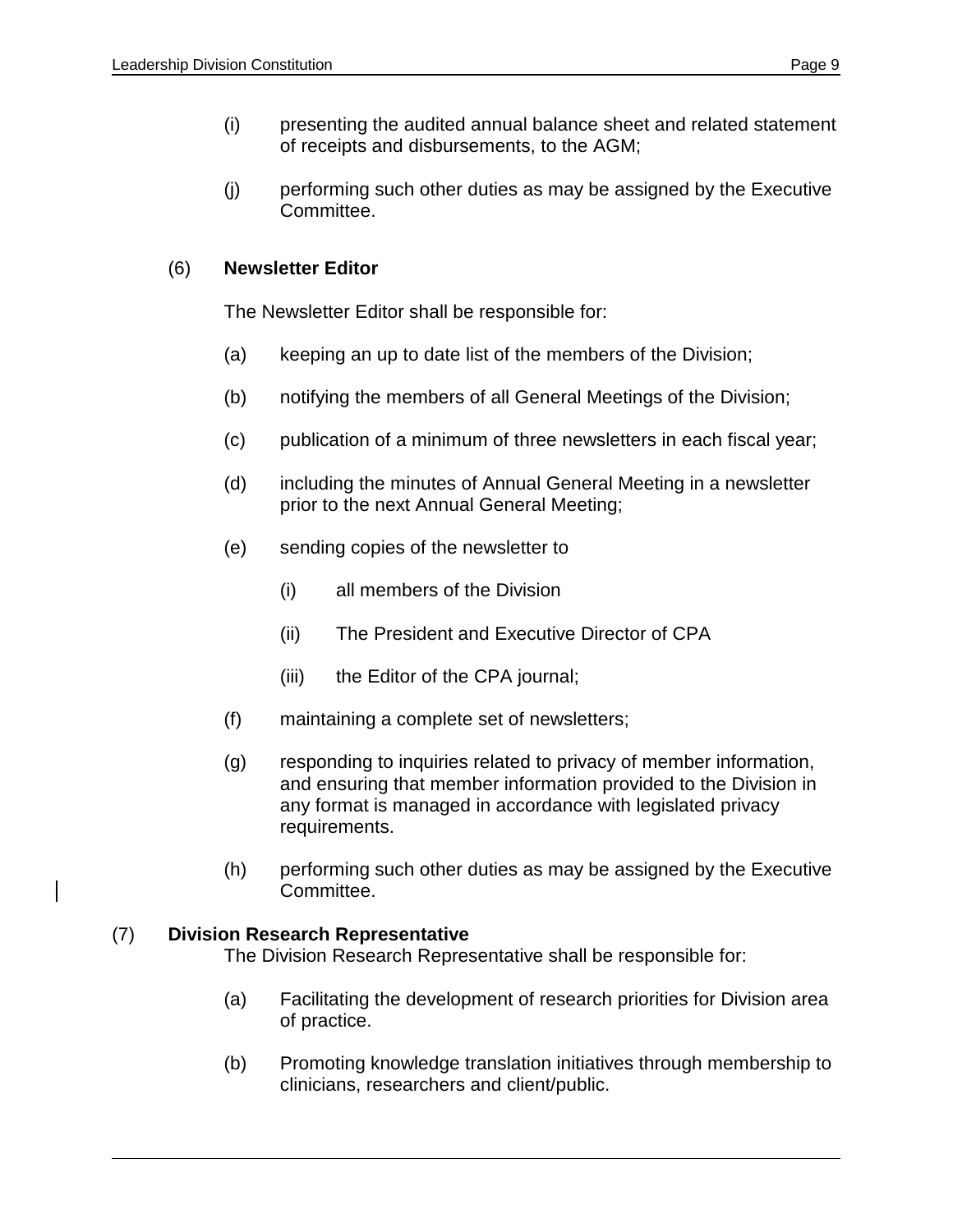- (c) Promoting fundraising initiatives for research and encourage annual Division contribution and/or partnerships with research funding bodies (i.e. Physiotherapy Foundation of Canada)
- (d) Maintaining communication with Division executive with respect to Division Research Representative Committee (DRRC) and Physiotherapy Research Advisory Consortium (PRAC) activities.
- (e) Promoting the development of physiotherapy research and evidence-based practice through Division activities.
- (f) Maximizing research and evidence-based practice content in Division course development.
- (g) Optimizing research and evidence-based practice content in Division communication strategies (i.e. Division newsletters and websites)
- (h) Promoting research dissemination at Congress through abstract submissions and workshop/course development.

#### (8). **Resource Persons**

Resource persons shall:

- (a) when assigned to the Executive Committee, carry out the duties determined by the Executive Committee;
- (b) when assigned to other committees, carry out the duties determined by the Executive Committee in consultation with the committee concerned.

## **ARTICLE VII COMMITTEES**

#### 1. **EXECUTIVE COMMITTEE**

#### (1) **Composition**

- (a) The Executive Committee shall consist of the officers of the Division and other members appointed by the officers on an annual basis.
- (b) The number of appointees shall be less than the officers.
- (c) One Student Member of CPA may be appointed to the Executive Committee. To comply with CPA By-laws, this Member shall have no vote.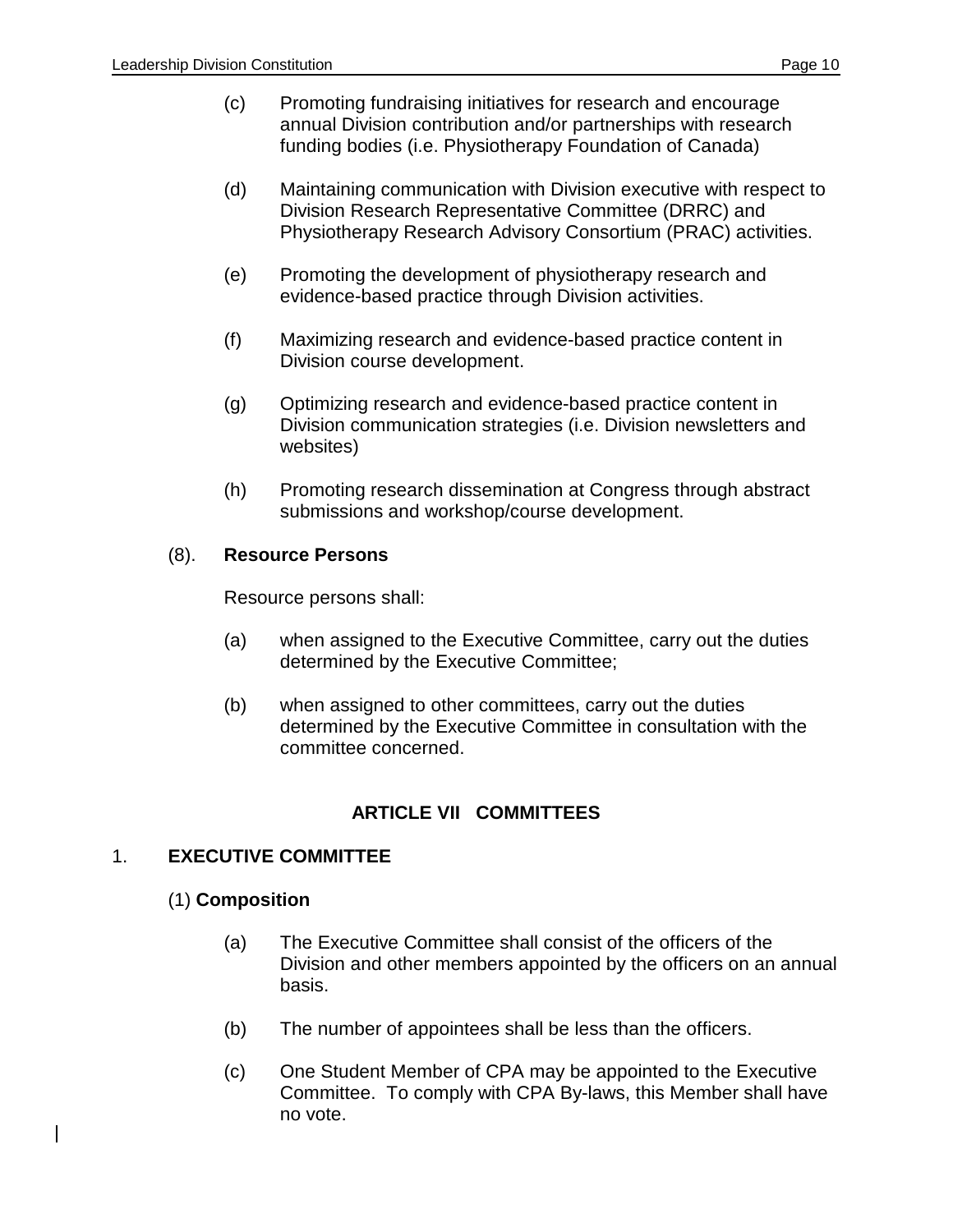#### (2) **Authority and Mandate**

- (a) The Executive Committee may, at its discretion, exercise all the rights and powers of the Division with the exception of those which are by law or by the Constitution required to be exercised by the members in a General Meeting.
- (b) The Executive Committee's responsibilities for the management of the Division shall include:
	- (i) finances
	- (ii) communications
	- (iii) representation.

#### 2. **OTHER COMMITTEES**

The Executive Committee shall have the power to appoint such committees as may be necessary, and all committee members or resource persons who are physiotherapists shall be members of the CPA.

#### (1) **Composition**

- (a) The Chair shall be appointed by the Executive Committee.
- (b) Committee members shall be appointed by the Executive Committee in consultation with the Committee's Chair.

#### (2) **Authority and Mandate**

The Executive Committee shall establish the terms of reference and authority of all the committees it appoints.

#### **ARTICLE VIII MEETINGS**

#### 1. **EXECUTIVE COMMITTEE MEETINGS**

- (1) The Executive Committee shall hold a minimum of six meetings per year.
- (2) These meetings shall be called by the Chair, or by the Executive Committee at the written request of three officers.
- (3) A majority of the officers shall constitute a quorum.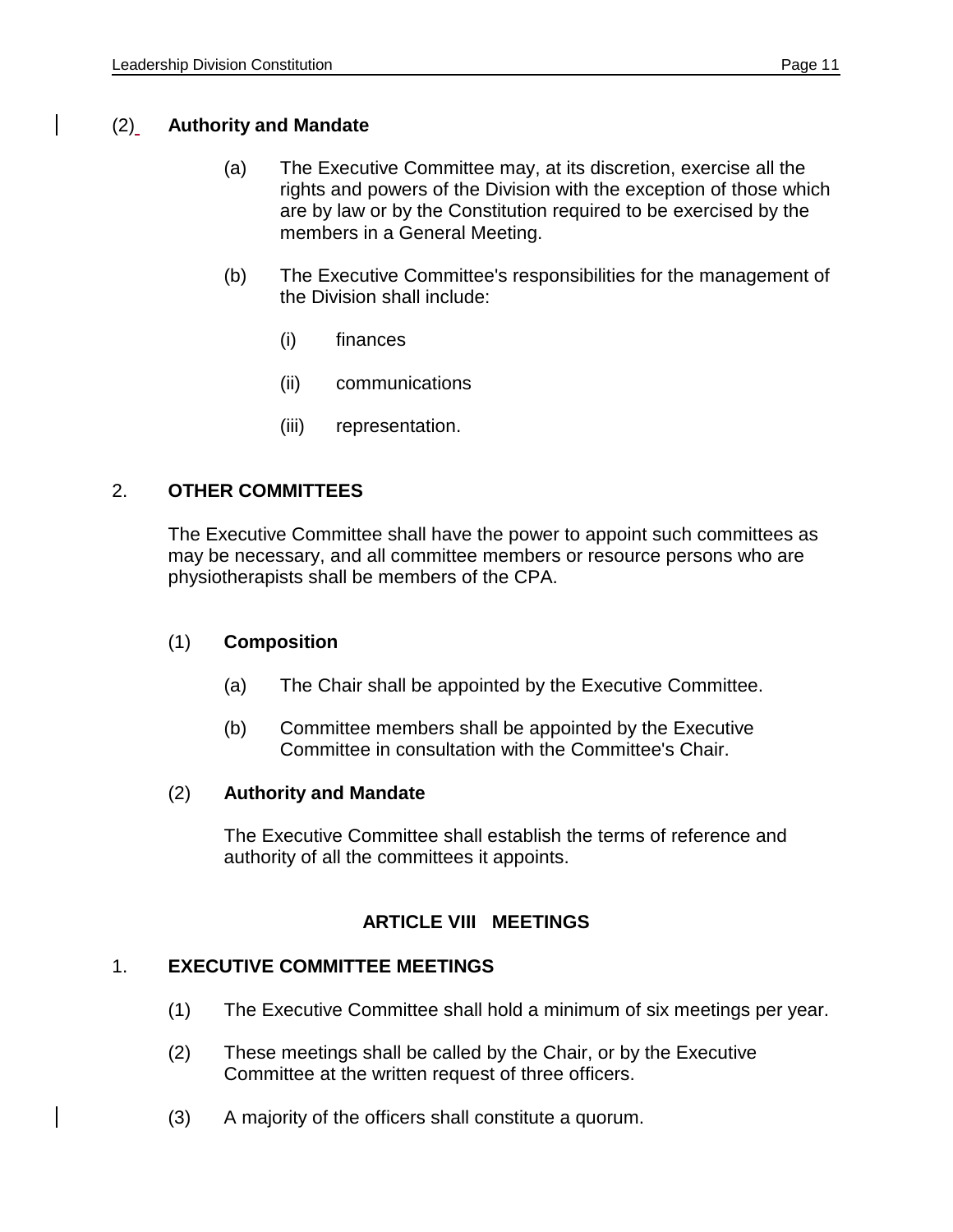#### 2. **GENERAL MEETINGS**

#### (1) **Annual General Meeting**

- (a) The AGM shall be called by the Chair.
- (b) The AGM shall be held during the Annual Congress of CPA.
- (c) Notice of the AGM shall be given to members at least 30 days prior to the date of the Meeting

#### (2) **Special General Meetings**

- (a) A Special General Meeting may be called at any time by the Chair in consultation with the Executive Committee, or at the written request of ten voting members.
- (b) Notice of a Special General Meeting shall state the business for which the Meeting is called. No subject shall be considered to be properly before the Meeting unless specifically mentioned in this notice.
- (c) Notice of a Special General Meeting shall be given at least two weeks prior to the date of the Meeting.

#### (3) **Essentials for Annual and Special General Meetings**

#### a) **Notice**

- (i) Notice of Meetings shall be given in writing, by mail or electronic mail, if possible.
- (ii) If notice is given by mail or electronic mail, the postmark for mail and the send date for e-mail shall constitute the date of the notice.

#### (b) **Quorum**

- (i) The quorum for transaction of business at General Meetings shall be 1% of the total membership or five members, whichever is greater, and shall include at least one of the Division's officers.
- (ii) The Executive Committee members present may not constitute a majority of the quorum.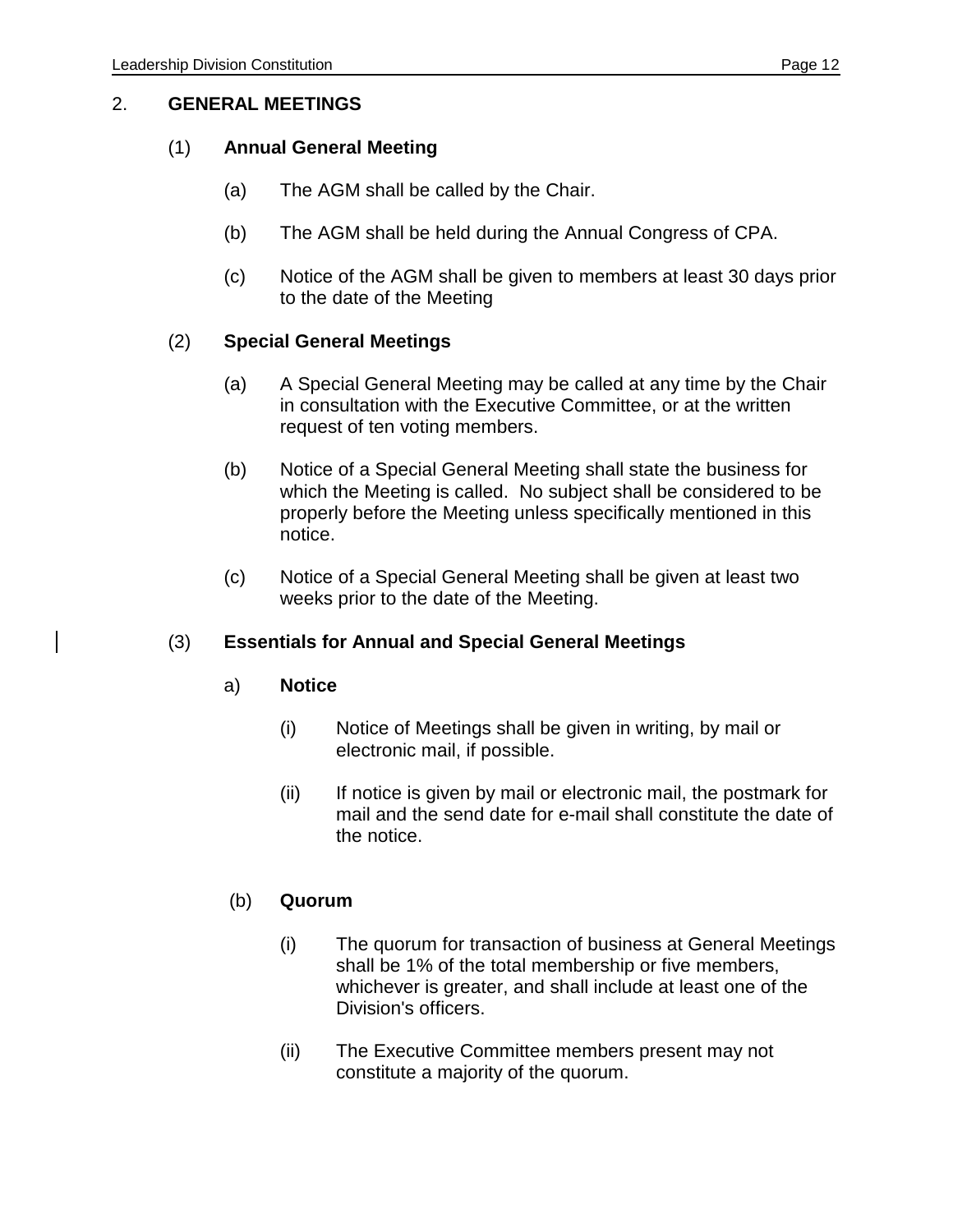## (c) **Voting**

- (i) In all cases not otherwise specified by the Constitution, a majority vote of those present, eligible to vote, and voting shall decide all questions put to the vote.
- (ii) Voting may be by a show of hands unless a ballot is requested by a majority vote.
- (iii) To comply with CPA By-laws, Student Members, Support Workers and Affiliates are not eligible to vote.
- (iv) A mail ballot may be used at the discretion of the Executive Committee.

#### (iii) **Electronic Ballot**

An electronic ballot may be used at the discretion of the Executive Committee

## **ARTICLE IX FINANCE**

#### 1. **FISCAL YEAR**

The fiscal year shall be from January 1 to December 31.

#### 2. **BANKING AND INVESTMENT**

- (1) All monies received by the Treasurer are to be deposited in the name of the Division in any deposit taking institutions where deposits are insured by the Canada Deposit Insurance Corporation.
- (2) The Executive Committee may invest monies in instruments of deposit taking institutions providing the total of the investments in each institution does not exceed the amount protected by the insurance of that institution.

#### 3. **BUDGETARY CONTROL**

- (1) (a) The Executive Committee shall monitor the finances of the Division through its examination of bank reconciliations and financial statements provided by the Treasurer each month.
- (b) The financial statements shall be discussed at Executive Committee meetings.
- (2) The Treasurer, and two other officers appointed by the Executive Committee, shall be the signing officers of the Division.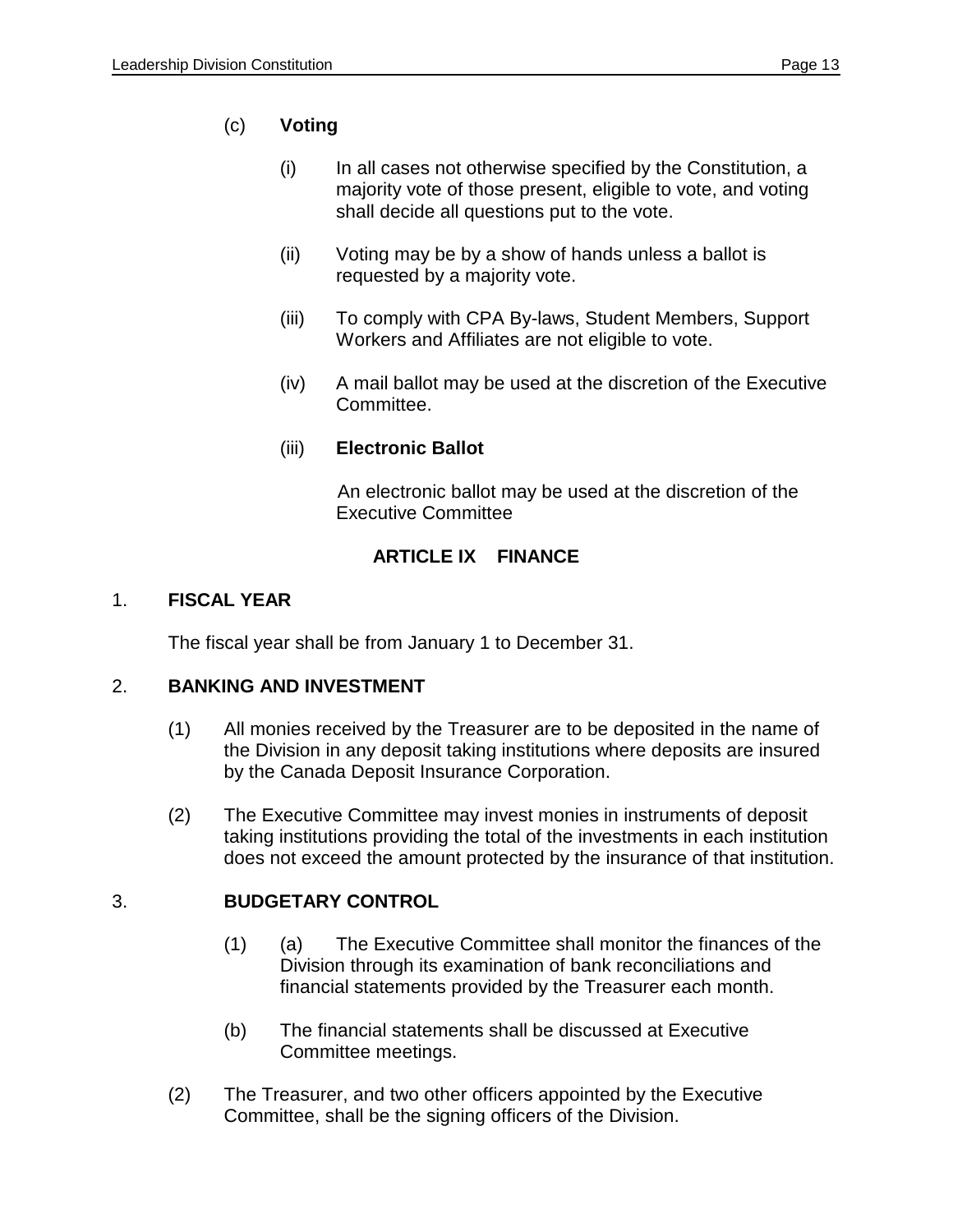- (3) The signatures of any two signing officers shall be required for all cheques.
- (4) The Treasurer shall be responsible for examining all bills and accounts rendered to the Division and submitting them to the Executive Committee for approval of payment.

(5) All accounts shall be paid by cheque.

#### 4. **AUDIT**

- (1) An auditor, who should not be a CPA member, shall be appointed by the Executive Committee prior to the end of the fiscal year.
- (2) The auditor shall conduct an audit at the end of the fiscal year, and at the end of the Treasurer's term of office.
- (3) The audited annual balance sheet, and related statement of receipts and disbursements shall be presented at the Annual General Meeting.

#### 5. **MEMORANDUM OF AGREEMENT**

- (1) The Division may enter into a memorandum of agreement with CPA and/or any CPA component with respect to financing and with respect to the control and supervision of the financial and other affairs of the Division.
- (2) None of the officers of the Division, nor any of the members thereof, shall be personally liable in respect of an agreement.
- (3) The resources and assets of the Division shall be available to the fullest extent to satisfy any provision contained in a memorandum of agreement.

#### 6. **BORROWING AND LENDING**

- (1) Borrowing or lending in the name of the Division shall only be permitted between the Division and CPA/CPA components.
- (2) No loans may be negotiated without the approval of the members.

#### **ARTICLE X SECTIONS AND UNITS**

#### 1. **DEFINITION**

(1) A Section is a component of the Division and includes all the Division's members in a province.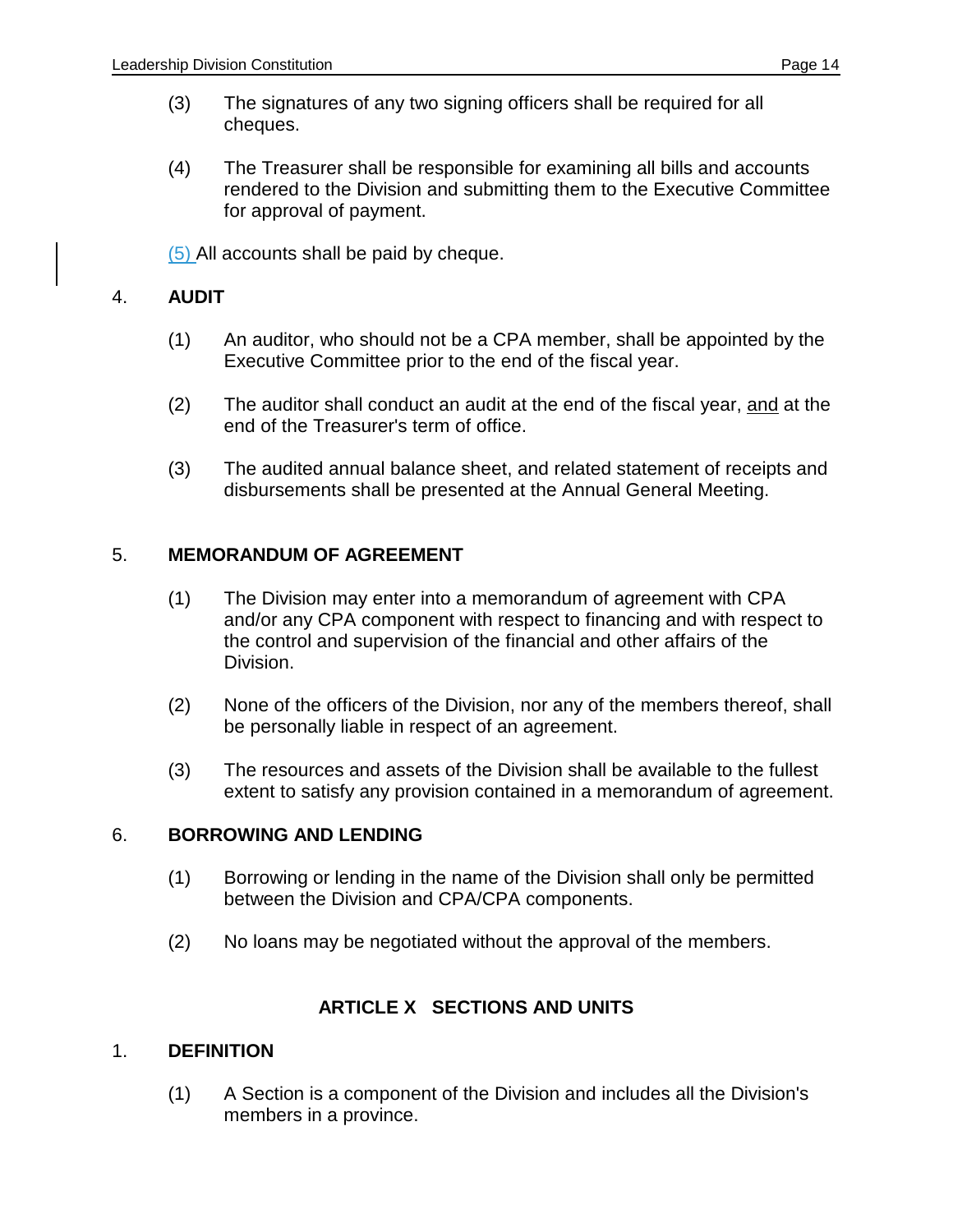- (2) A Unit is a component of a Section and includes all the Division's member in a local area.
- (3) A Sub-Group is a practice- based component of a Division that includes all Division's members expressing interest in the area of practice of the subgroup.

## 2. **SECTIONS**

- (1) (a)Five or more Division members may apply to the Executive Committee of the Division to form a Section.
	- (b)The application should indicate the support of existing Units in the province.
- (2) The Section shall elect its own officers.
- (3) An annual report, including a financial report, shall be submitted by each Section to the Division Executive Committee at least 30 days prior to the AGM of the Division.
- (4) If membership in a Section falls below five, that Section shall automatically be dissolved.
- (5) Sections shall be accountable to the Executive Committee of the Division.

#### 3. **UNITS**

- (1) (a) Five or more Division members may apply to the Executive Committee of the Section to form a Unit and shall inform the Division's Executive Committee of this action.
	- (b) If no Section exists, five or more Division members may apply to the Division's Executive Committee to form a Unit.
- (2) The boundaries of a Unit shall be established in consultation with any other Units in the province and with the Section.
- (3) Units are regulated as for Sections regarding officers and reports and dissolution.
- (4) If the membership of a Unit falls below five, that Unit shall automatically be dissolved.
- (5) Units shall be accountable to the Executive Committee of the Section (or of the Division if no Section exists).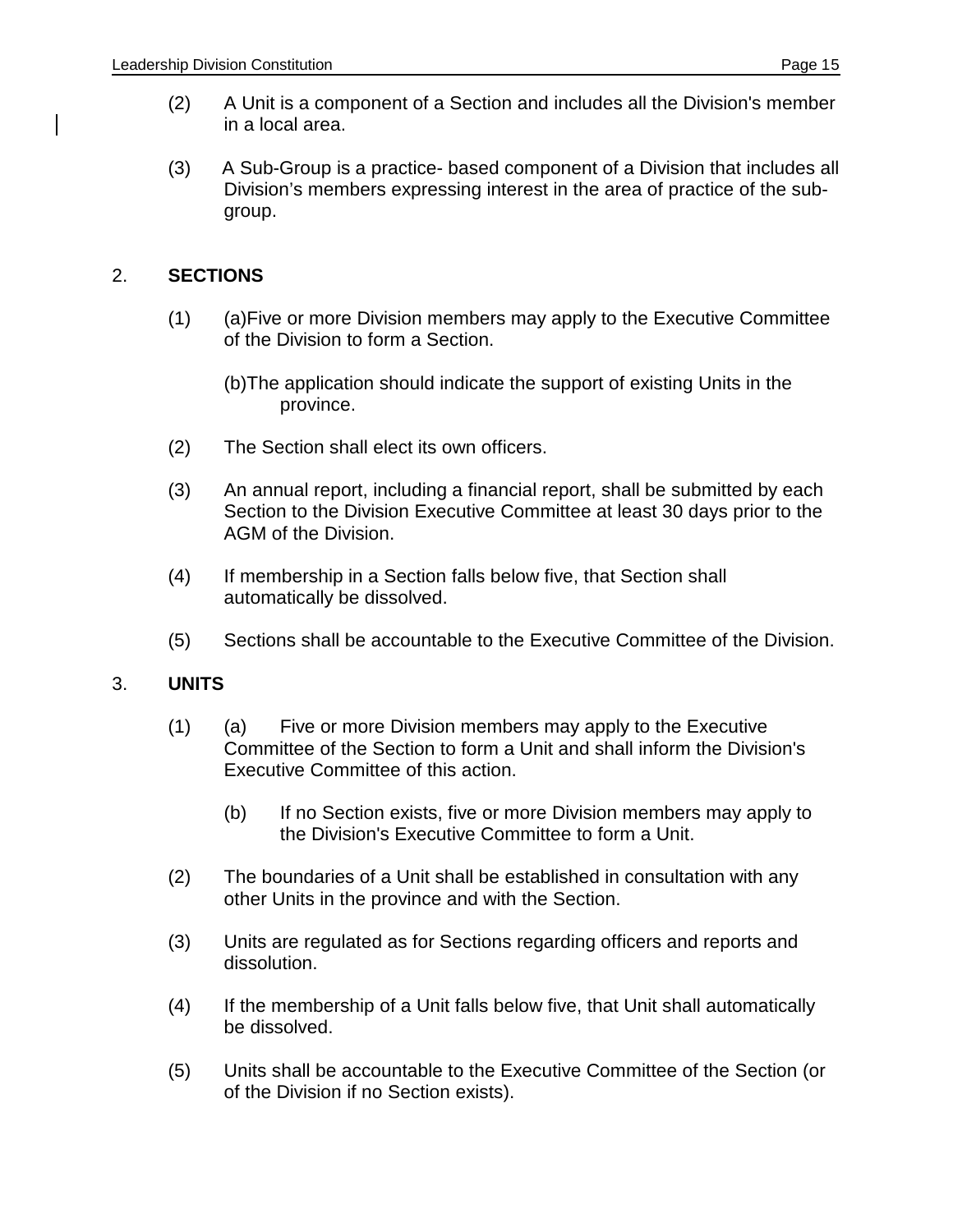#### 4. **SUB-GROUPS**

- (1) Five or more Division members may apply to the Executive Committee of the Division to form a Sub-Group.
- (2) The process for application and on-going administration of sub-groups shall adhere to the Guiding Principles for Sub-group Formation, established jointly by the National Division Chairs, as amended from time to time.
- (3) Sub-groups shall be accountable to the Executive Committee of the Division.
- (4) If the membership of a sub-group falls below 5, the sub-group shall automatically be dissolved.

#### 5. **LEVY**

The amount of any annual levy for Section/Unit members shall be:

- a determined by the Section/Unit members;
- b paid by all Section/Unit members;
- c collected by the Section/Unit.

#### 6. **CONSTITUTIONS**

#### (1) **Sections**

- (a) Within six months of formation being approved, a Constitution shall be developed in consultation with the Executive Committee of the Division and with the Chief Executive Officer of CPA.
- (b) The Constitution of a Section shall have the approval of the members concerned and the Board of Directors of CPA before being in effect
- (2) **Units**
	- (a) Within six months of formation being approved, a Constitution shall be developed in consultation with the Executive Committee of the Section (or of the Division if no Section exists) and with the Chief Executive Officer of CPA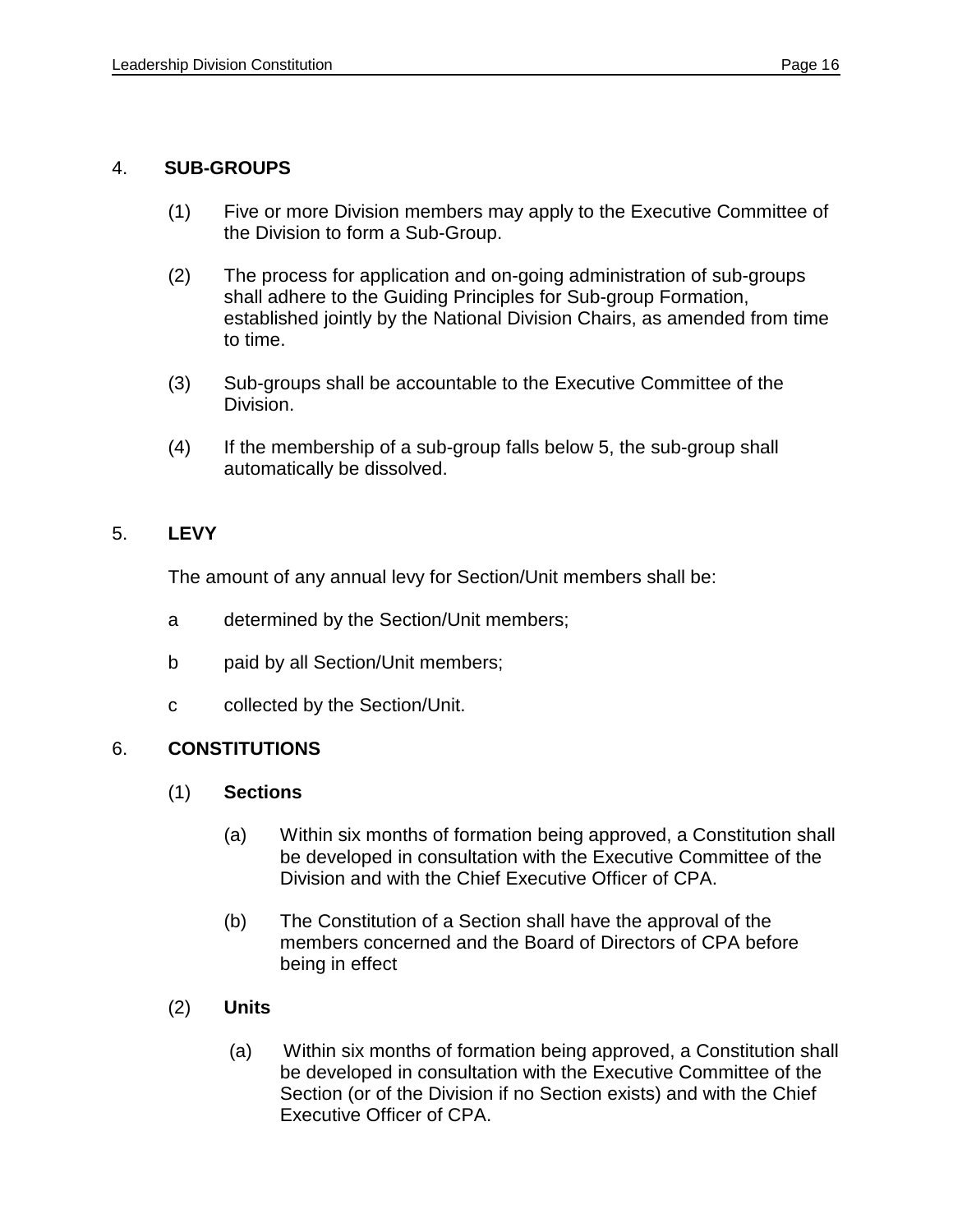(b) The Constitution of a Unit shall have the approval of the members concerned and the Board of Directors of CPA before being in effect.

#### (3) **Sub-Groups**

Sub-groups shall be administered according to the requirements set out in the Memorandum of Agreement between the Division and the Sub-group.

## **ARTICLE XI REGULATION**

- 1. The Division shall be under the authority of CPA except for the submission of resolutions to the CPA Resolutions Committee.
- 2. The Division shall be subject to the By-laws of CPA.
- 3. The Constitution of the Division shall require approval by the members of the Division and by the appropriate committee of CPA before being in effect.

## **ARTICLE XIII AMENDMENTS TO THE CONSTITUTION**

#### 1. **AMENDMENTS**

-

Amendments to the Constitution may be made at any General Meeting of the Division.

#### 2. **METHOD OF AMENDING**

- (1) Amendments to the Constitution may be proposed by:
	- (a) the Executive Committee;
	- (b) fifteen members of the Division. Such amendments shall be submitted to the Executive Committee of the Division at least four months<sup>[6](#page-18-0)</sup> prior to the General Meeting at which they will be considered.
- (2) The Executive Committee shall submit the proposed amendments to the Chief Executive Officer of CPA for review.
- (3) When directed by CPA, a written notice of the proposed amendments shall be sent to all members at least 30 days prior to:

<span id="page-18-0"></span><sup>6</sup> This four-month period should provide enough time for all the necessary communication between the Division and the appropriate CPA Committees.